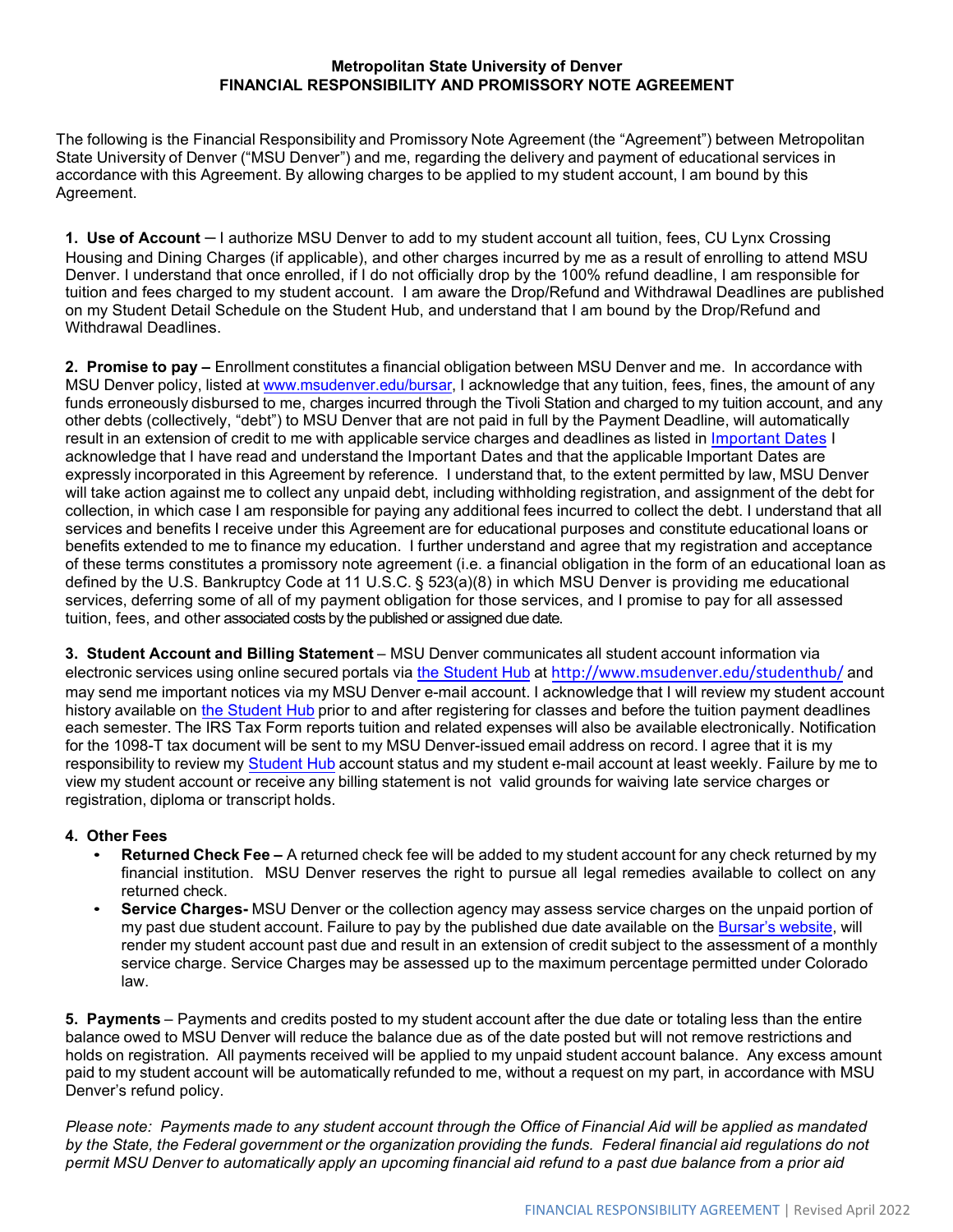## **Metropolitan State University of Denver FINANCIAL RESPONSIBILITY AND PROMISSORY NOTE AGREEMENT**

*year. If a refund of financial aid is expected to pay off a prior term balance from a previous financial aid year, then the student will need to personally receive the refund and pay the balance due separately at the Cashier's Office. Title IV Federal Financial Aid will automatically pay the current year institutional charges (i.e. tuition, fees, etc.) and up to \$200 of prior year institutional charges.*

**6. Collection Agency –** I understand and accept that if I fail to pay my student account bill, or any monies due and owing MSU Denver by the scheduled due date, and fail to make acceptable payment arrangements to bring my account current, MSU Denver may refer my delinquent account to a collection agency. I further understand that I am responsible for paying the collection agency fees which may be based on a percentage at a maximum of 40% of my delinquent account, together with all costs and expenses, including reasonable attorney's fees, necessary for the collection of my delinquent account.

Additionally, as an agency of the State of Colorado, MSU Denver has the authority to intercept state income tax refunds or other funds due from the State of Colorado (vendor, lottery, gaming etc.) for debts owed to the state. Pursuant to Colorado Law (C.R.S. § 23-5-115), in the event of a default of my student account owed to the university, the university may certify to the Colorado Department of Revenue (DOR) information about me, including my name, social security number, the amount of the debt and any other identifying information required by the DOR. The DOR may then disburse funds to the university in satisfaction of that debt from tax refund or other amounts owed to me, if any.

I understand that my delinquent account may be reported to one or more of the national credit bureaus.

**7. Entire Balance Due** – If I fail to make a required payment or am considered out of compliance under this Agreement or a separate payment Agreement, MSU Denver can declare the entire balance of my student account due and payable at once without notice or demand.

**8. Notices** – All notices required to be given by MSU Denver in connection with my student account shall be deemed to have been delivered on the day they are deposited in the United States mail, properly addressed and with postage prepaid. It is the student's responsibility to keep all contact information up to date. *Any notice by email is considered received when the email enters the information processing system that the recipient has designated or uses for the purpose of receiving email. Student's account information is considered received when the information is posted on the student portal.*

**9. Telephone Consumer Protection Act (TCPA)** – I authorize MSU Denver, its respective agent(s), and contractors to contact me regarding my educational loan or my student account at the current or any future telephone number either provided or acquired for my cellular phone or other wireless device using an automated telephone dialing equipment or artificial or pre-recorded voice or text messages.

**10. Change of Terms** – MSU Denver can change the terms of this Agreement at any time. Notice of such a change will be provided on my student portal account, and will allow me the opportunity to pay my student account in full if I dispute the change. It is my responsibility to ensure that I am aware of any changes, including changes to any and all tuition and fees. Changes may apply to all outstanding unpaid indebtedness and to any future transactions on my student account.

The University provides academic courses through a variety of formats, including hybrid, remote and online. Since unanticipated circumstances, at any time, could affect the ability to deliver course content in a particular manner, the University reserves the right to modify the delivery method for course content for the health and safety of students, faculty and staff. Irrespective of the delivery format, the University's competitive tuition and course fee structure shall remain the same for academic courses, consistent with published University tuition and fee schedules. There will be no refund or reduction on tuition or course fees, since the University will be providing a full semester of instruction and awarding full academic credit to those who satisfactorily fulfill course requirements.

**11. Billing Rights Summary** – In case of errors, inaccuracies, or questions about my student account, or if I need more information about a transaction on my account, I will write or call the Office of the Bursar immediately via the address or phone number provided on my bill.

**12. Governing Laws** – If there is a dispute or problem with this Agreement, MSU Denver will follow the law of the State of Colorado.